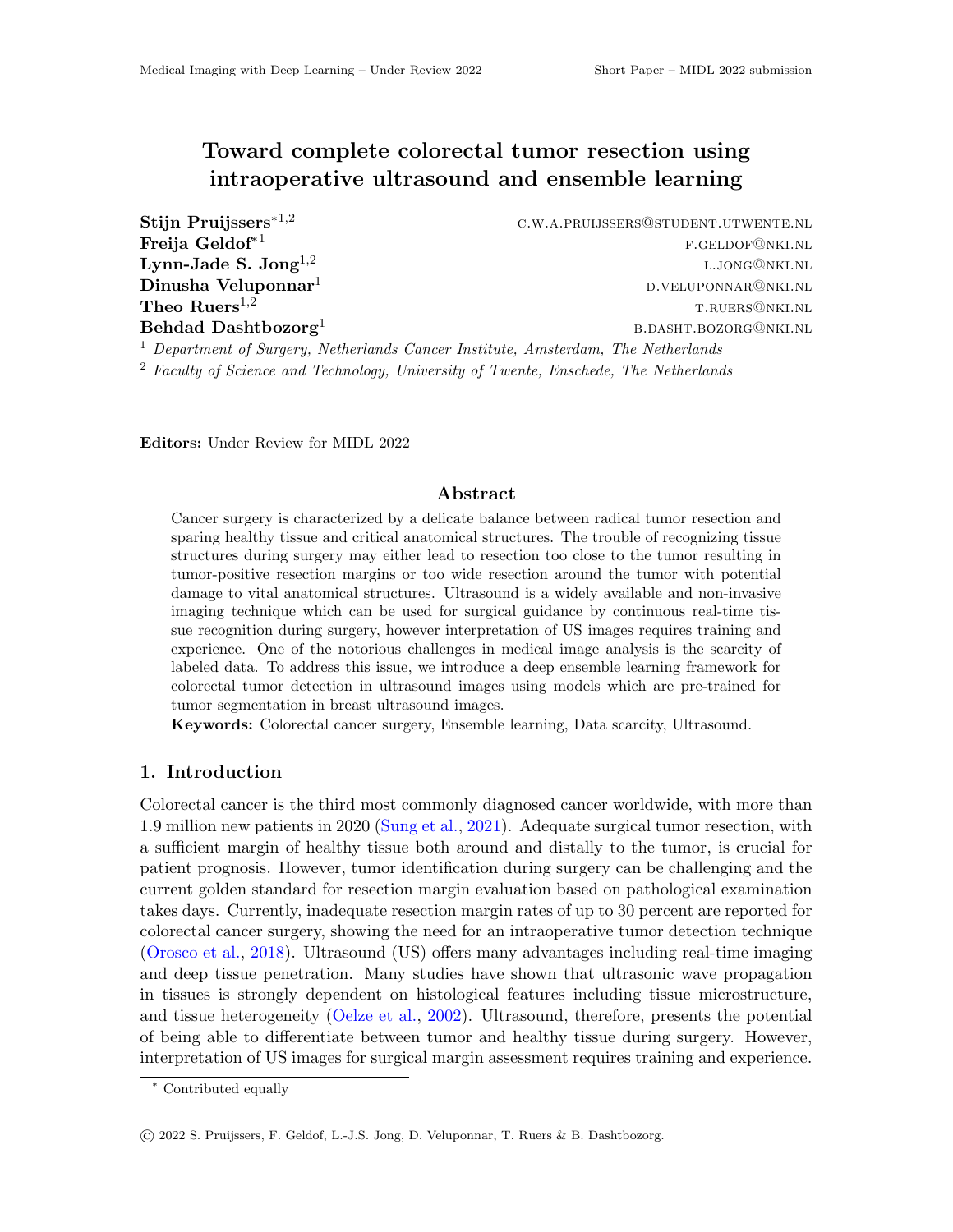Numerous applications of Deep Learning (DL) methods in medical imaging have shown good performance in facilitating image interpretation through automatic segmentation or classification. However, DL models require a plethora of labeled data samples for adequate training which is often scarce in the medical field. Ensemble deep learning combats data scarcity by combining different model predictions into a final prediction. Aggregating various predictions can negate errors of separate models thus yielding a higher overall accuracy [\(Zhao et al.,](#page-2-3) [2019\)](#page-2-3). In addition, pre-training models with similar data can further decrease the amount of data needed because the model does not need to be trained from scratch. This work presents a deep ensemble learning framework that aims to detect tumor in colorectal US images by harnessing pre-trained convolutional neural networks (CNN) for tumor segmentation in breast US images.

## 2. Material and Methods

US images from freshly excised colorectal cancer specimens of 110 patients undergoing surgery for colorectal cancer were acquired using a Philips CX50 US machine and a Philips L15-7io high-frequency US transducer (15-7 MHz). Per patient, one to three US images were acquired depending on the tumor size, which resulted in 277 US images in total. The measurement plane of each US image was marked with ink to correlate the data with histopathology results. H&E tissue sections containing these ink marks were reviewed by a pathologist, after which the corresponding US images were labeled as tumor or healthy.

Eight different models including AlexNet, U-Net, VGG16, VGG19, ResNet18, ResNet50, MobileNet-V2, and Xception which have been pre-trained and fine-tuned on 3061 breast cancer US images [\(G´omez-Flores and Coelho de Albuquerque Pereira,](#page-2-4) [2020\)](#page-2-4) were utilized to detect colorectal tumors in US images using an ensemble learning technique (Figure [1\)](#page-2-5). Model stacking was used to combine the pre-trained model predictions into one final prediction with an ensemble classifier using a voting approach such as majority voting. Segmentation results of the acquired colorectal US dataset, provided by the pre-trained models, were combined using weighted and unweighted majority voting on class labels and probabilities. A predicted tumor label was assigned to the US images in case of a segmented tumor region larger than  $2mm^2$ . The predictions were compared to the ground-truth labels provided by histopathology.

### 3. Results and Discussion

Individual models (pre-trained on breast US dataset) resulted in accuracy values of 65%-70% on the colorectal dataset. Weighted and unweighted majority voting based on segmentation results both showed accuracy values of 71%. Weighted and unweighted majority voting based on the probability maps achieved accuracies of 71% and 73%, respectively.

Models pre-trained on breast US datasets showed surprising performance in colorectal tumor detection, without ever seeing colorectal US images. While tumor was excellently detected and segmented, healthy colorectal anatomical features including the lumen were sometimes segmented as tumor. For future work, we will investigate the use of transfer learning techniques such as domain adaptation to address this issue. The ensemble classifier showed an improvement over the individual models. However, all models were trained on the